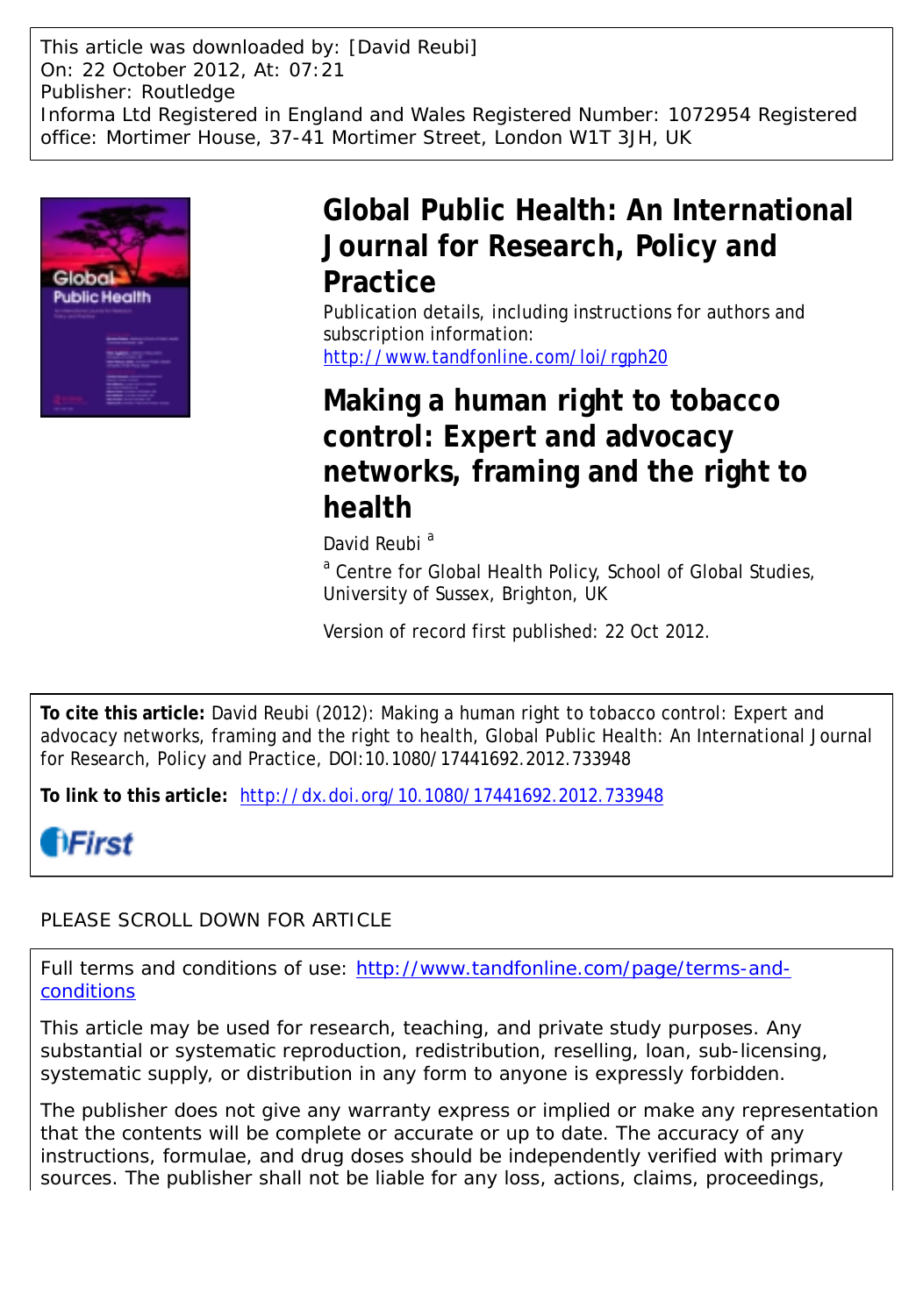demand, or costs or damages whatsoever or howsoever caused arising directly or indirectly in connection with or arising out of the use of this material.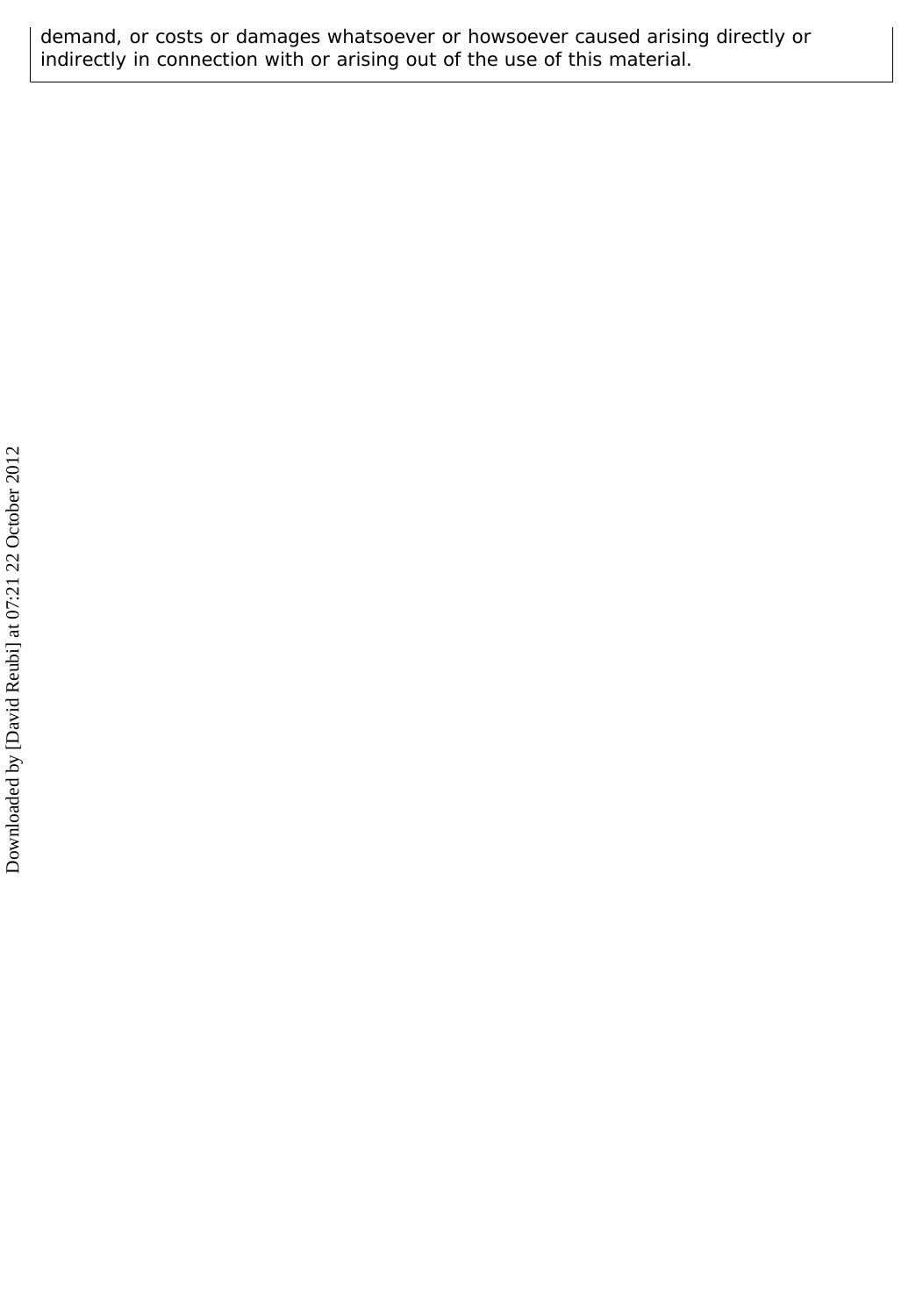# Making a human right to tobacco control: Expert and advocacy networks, framing and the right to health

David Reubi\*

Centre for Global Health Policy, School of Global Studies, University of Sussex, Brighton, UK (Received 20 January 2012; final version received 4 September 2012)

This article addresses the proliferation of human rights in international public health over the last 20 years by examining recent attempts at framing the global smoking epidemic as a human rights problem. Rather than advocating in favour or against human rights-based approaches, the article purports to understand how and why such approaches are being articulated and disseminated. First, it argues that the representation of the global smoking epidemic as a human rights issue has been the product of a small, international network of public health experts and lawyers: the human rights and tobacco control collective or community (HTC). The article describes in particular the HTC's membership, its style of thinking and its efforts to articulate and disseminate human rightsbased approaches to tobacco control. Second, the article argues that the aim of the HTC when framing tobacco control as a human rights issue was not to generate public attention for and the political will to tackle the global smoking epidemic, as the literature on framing and human rights presupposes. Instead, as the article shows, the HTC framed tobacco control as a human rights problem to tap into the powerful, judicial monitoring and enforceability mechanisms that make up international human rights.

Keywords: human rights; global health; tobacco control; expert networks; framing; right to health

### Introduction

Over the last 20 years, there have been an increasing number of initiatives and efforts to use the language, institutions and practices of human rights in the field of global health (Reubi 2011). HIV/AIDS was one of the first global health issues in relation to which human rights approaches were articulated, generally to protect those with HIV/AIDS from stigma and discrimination. The establishment, by Jonathan Mann, of a Human Rights Office within the WHO's Global Program on AIDS is a typical illustration of such efforts (Fee and Parry 2008, Rushton 2010, Rushton 2012). Global health activists have also employed the human rights rhetoric in relation to access to medicines. Indeed, from the celebrated South African HIV/AIDS medicines access campaign led by large, international NGOs like Oxfam and Médecins Sans Frontières to efforts by Brazilian patient groups to obtain free drug treatment for rare genetic diseases, all have explicitly appealed to the values and norms of international human rights (Olesen 2006, Petryna 2009). More recently, public health advocates have sought to frame maternal and child health as a human right issue

ISSN 1744-1692 print/ISSN 1744-1706 online  $\odot$  2012 Taylor & Francis <http://dx.doi.org/10.1080/17441692.2012.733948> <http://www.tandfonline.com>

<sup>\*</sup>Email: d.reubi@sussex.ac.uk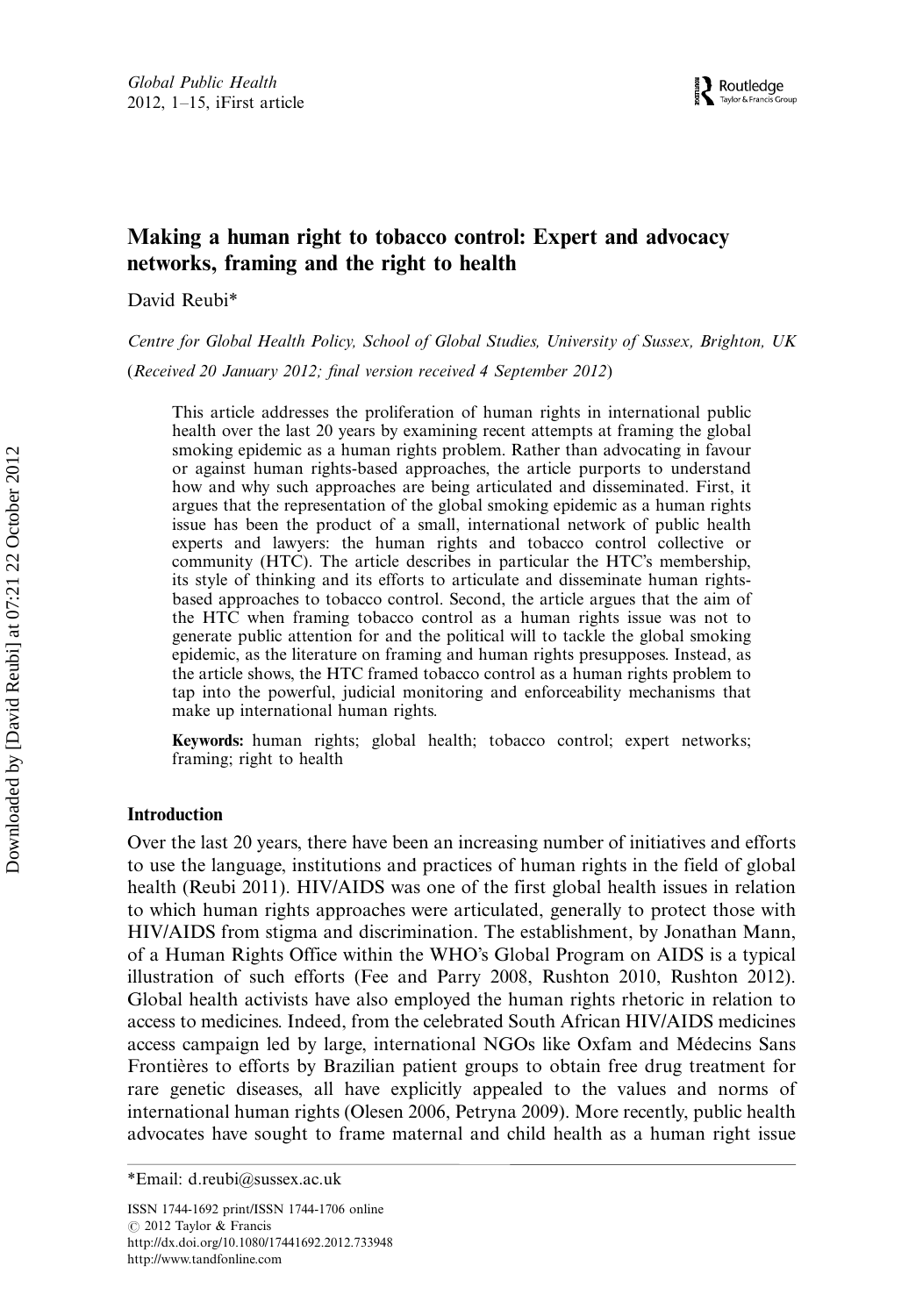with the hope of generating public interest and political action (Yamin and Maine 2005, Shiffman and Smith 2007).

The present article addresses this proliferation of human rights discourses in international public health by examining recent attempts at framing the global smoking epidemic as a human rights problem. Rather than advocating in favour or against human rights-based approaches like much of the literature on human rights and global health has done (e.g., Gruskin et al. 2005, Ferraz 2009, Schrecker et al. 2010, Reubi 2011), this article purports to understand how and why such approaches are being articulated and disseminated. Drawing on the literature on 'thought collectives', 'epistemic communities' and 'advocacy networks' (e.g., Fleck 1979, Hass 1992, Keck and Sikkink 1998, Mirowski and Plehwe 2009), the article first argues that the identification and description of the global smoking epidemic as a human rights issue have been the product of a small, international network of public health experts and lawyers which I term, the human rights and tobacco control collective or community (HTC). The article describes in particular the HTC's membership, its style of thinking and its efforts to articulate and disseminate human rights-based approaches to tobacco control over the last 10 years.

Second, this article argues that the HTC's use of human rights as a frame did not purport to generate attention for and a will to address a global health issue like the smoking epidemic, as much of the literature on framing and human rights tends to assume (e.g., Keck and Sikkink 1998, Jacobson and Banerjee 2005, Shiffman and Smith 2007, Rushton 2010). Instead, as the article shows, the HTC framed tobacco control as a human rights problem in order to tap into the powerful, judicial monitoring and enforceability mechanisms that make up the international human rights framework. As the article further shows, the HTC's view of human rights as powerful, judicial monitoring and enforceability mechanisms has led the network to adopt a legal definition of the right to health, thus giving lawyers an important role within the network and marginalising alternative, non-legal understandings of what human rights could be.

Before presenting this two-fold argument, the article first discusses the research methods used in this study and then traces the development of human rights-based approaches to tobacco control over the last 10 years.

### Methodology

The study presented in this article is based on the meticulous collection and analysis of a large corpus of texts. The collection of this corpus followed a three-pronged approach modelled on the method developed by Bruno Latour (1988) in his analysis of the development and diffusion of pasteurisation in late nineteenth-century France. First, all the relevant articles were gathered from a literature search on human rights and tobacco control. The search was conducted using a range of keywords (tobacco, smoking, rights, litigation, etc.) on five different online databases (PubMed, Hein Online, IBSS, JStore and Web of Knowledge). Special attention was paid to three of the main journals in the fields of human rights and tobacco control: Human Rights Quarterly, Health and Human Rights and Tobacco Control.

Second, all the relevant documents (reports, guidelines, directives, pamphlets, manuals, articles, websites, minutes from meetings, etc.) were collected from key organisations in both tobacco control and human rights. These included: the World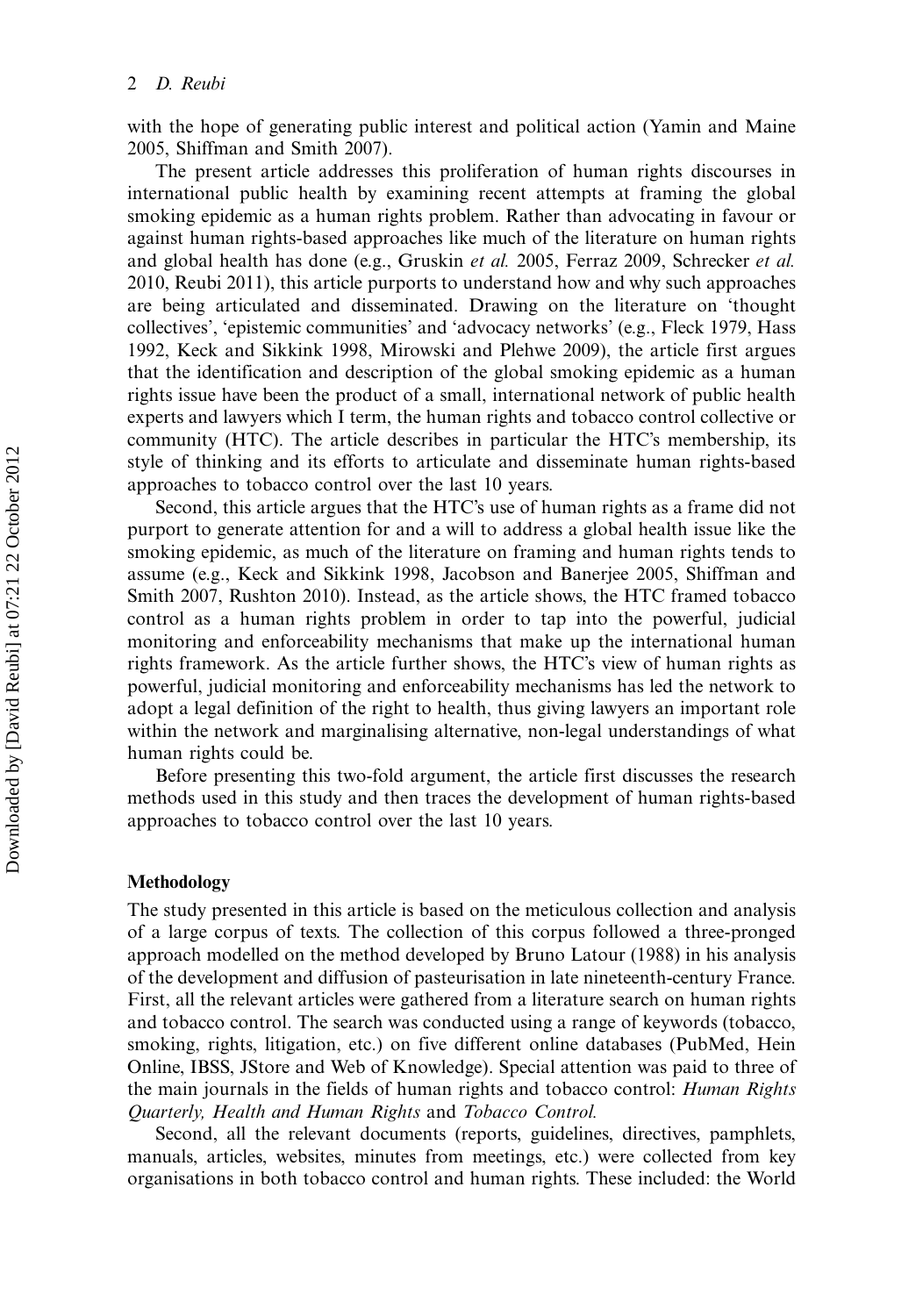Conference on Tobacco or Health; the WHO Tobacco Free Initiative; the WHO Health and Human Rights Unit; the Pan-American Health Organisation (PAHO); the Campaign for Tobacco Free Kids; the Framework Convention Alliance; the American Cancer Society; the Human Rights and Tobacco Control Network (HRTCN); the UN High Commissioner for Human Rights; the UN Special Rapporteur on the Right to Health; the UN Committee on Economic, Social and Cultural Rights (UN-CESCR); the Francois-Xavier Bagnoud Centre for Human Rights and Health, Harvard University; and the O'Neill Institute for National and Global Health Law, Georgetown University.

Third, in-depth, semi-structured interviews were conducted with over 70 experts and advocates in the fields of tobacco control and human rights. In addition, the author also partook in a Witness Seminar on the WHO Framework Convention on Tobacco Control (FCTC) organised by both the Wellcome Trust Centre for the History of Medicine at University College London and the WHO in February 2010 (Reynolds and Tansey 2012). Interviewees were identified on the basis of both the literature search and the collection of documents from key institutions in tobacco control and human rights. They were also identified on the basis of the Witness Seminar as well as through the snowballing method (Bauer and Gaskell 2000).

The corpus of texts thus assembled was analysed using standard content analysis methods (Latour 1988, Bauer and Gaskell 2000). The articles, documents and interviews, among other things, were examined in detail to: identify the main institutions and actors involved; understand the emergence pattern of human rights approaches in the field of tobacco control; determine the different understandings of human rights at work among the main institutions and actors; and ascertain the reasons, advantages and disadvantages for using human rights-based approaches put forward by the main institutions and actors. The analysis was streamlined and organised through the use of QSR International's NVivo 10 software for qualitative research.

### The recent development of human rights-based approaches to tobacco control

From the 1970s onwards, tobacco control has been primarily framed as a public health issue (Berridge 2007, Brandt 2007). A critical aspect of this way of problematising smoking is, of course, epidemiological and biomedical. Smoking has been repeatedly portrayed as a key causal factor, both statistically and biologically, of an ever growing number of diseases. Furthermore, tobacco use has also increasingly been portrayed as one of the single, highest causes of preventable morbidity and mortality worldwide, killing more than Tuberculosis, HIV/AIDS and Malaria combined (Mathers and Loncar 2006, WHO 2009a, 2012). Another significant element of identifying and describing smoking as a public health issue has been the emphasis on the enormous costs associated with smoking in terms of medical care, loss of productivity and fire damages. Last, but not least, the framing of tobacco as a problem of public health has also involved strong moral overtones, with the smoking epidemic consistently described as the product of the greed and deceitful strategies of the transnational tobacco industry (Larsen 2008, Studlar 2008). It was this way of portraying smoking that so successfully informed the 2003 FCTC, the first public health treaty drafted and adopted under the aegis of the WHO (WHO 2009b, Mamudu et al. 2011, Reynolds and Tansey 2012).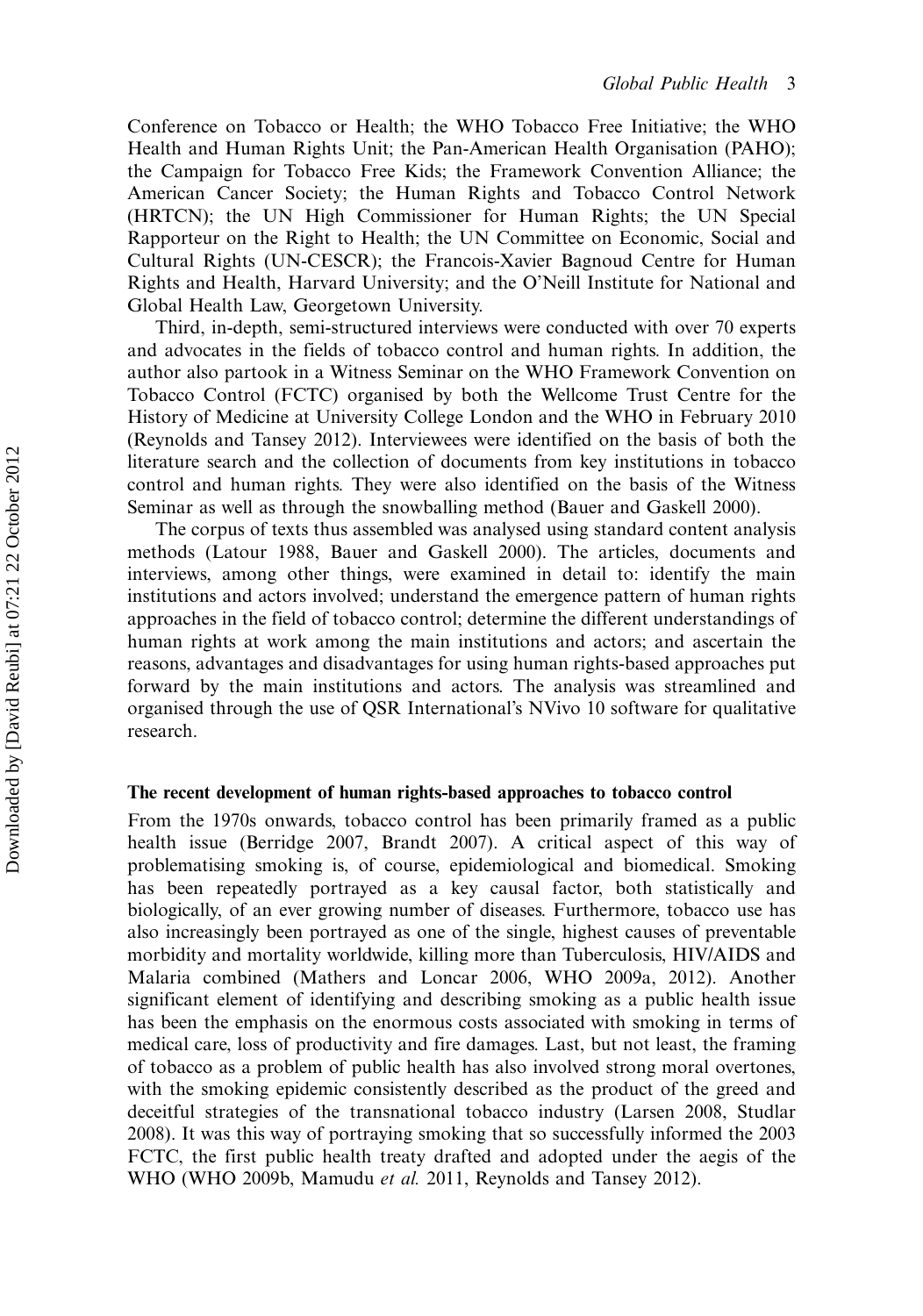### 4 D. Reubi

Until the early 2000s, public health advocates did not use human rights and, specifically, the right to health together with their existing monitoring and enforceability mechanisms to advance tobacco control. At least, they did not do so in any systematic or concerted way.<sup>1</sup> The FCTC provides a good illustration of this dearth of human rights-based approaches in global tobacco control until recently. Indeed, aside from the preamble's reference to the right to health found in the WHO Constitution and UN treaties, human rights were absent from both the FCTC negotiation process and its final text (Taylor 2005, Dresler and Marks 2006). As Richard Daynard (2011), a prominent tobacco control advocate who participated in the negotiations, remembers:

It is certainly true that nobody was thinking about human rights when the FCTC was being negotiated. It was simply not the vocabulary ...There was of course the customary reference in the preamble to some human rights treaties...but that was not something most of us even noticed.

Today, in contrast, human rights have started to make inroads in the field of global tobacco control. Indeed, while it is too early to make any definite judgements on the extent of this transformation,<sup>2</sup> it is clear that the language of human rights is increasingly complementing and combining with the already established public health discourses on smoking (Daynard 2012). First, a growing number of key organisations in the fight against the smoking epidemic have adopted, funded and encouraged human rights-based approaches. Both the WHO and PAHO, for example, now endorse and promote the use of human rights norms, institutions and procedures in relation to tobacco control through the organisation of workshops and the publications of factsheets (PAHO 2006, 2008, Roses 2006, Vestal 2010). Similarly, the largest source of funding for tobacco control in developing countries, The Bloomberg Initiative for the Reduction in Tobacco Use, currently finances the work of the O'Neill Institute for National and Global Health Law on human rights and smoking (Myers 2010, Cabrera 2011, O'Neill Institute 2011a). Furthermore, in its recently published 20th anniversary issue, Tobacco Control, the leading academic journal in the field of global tobacco control, identified the 'human rights-based approach to tobacco control' as a 'strategic direction and emerging issue' in the field and included three papers on the topic (Daynard 2012, Dresler et al. 2012, Marks 2012). Second, there is an increasing number of both human rights and tobacco control advocacy groups that are currently testing whether existing human rights monitoring and enforceability mechanisms can be successfully used to advance antismoking policies. For example, local coalitions of lawyers and tobacco control activists have recently filed lawsuits against the governments of both India and Mexico for violation of their human right to health, arguing that they have so far failed to adopt the necessary tobacco control policies to protect their health (Cabrera and Madrazo 2010, Myers 2010, O'Neill Institute 2011b). Similarly, local human rights and health activists groups in Argentina and Brazil have started submitting reports to both the UN-CESCR and the UN Committee for the Elimination of All Forms of Discrimination against Women (UN-CEDAW), in which they accuse these States to violate their right to health by not implementing strong anti-smoking policies (O'Neill Institute 2009, 2010a, 2010b, HRTCN 2011b).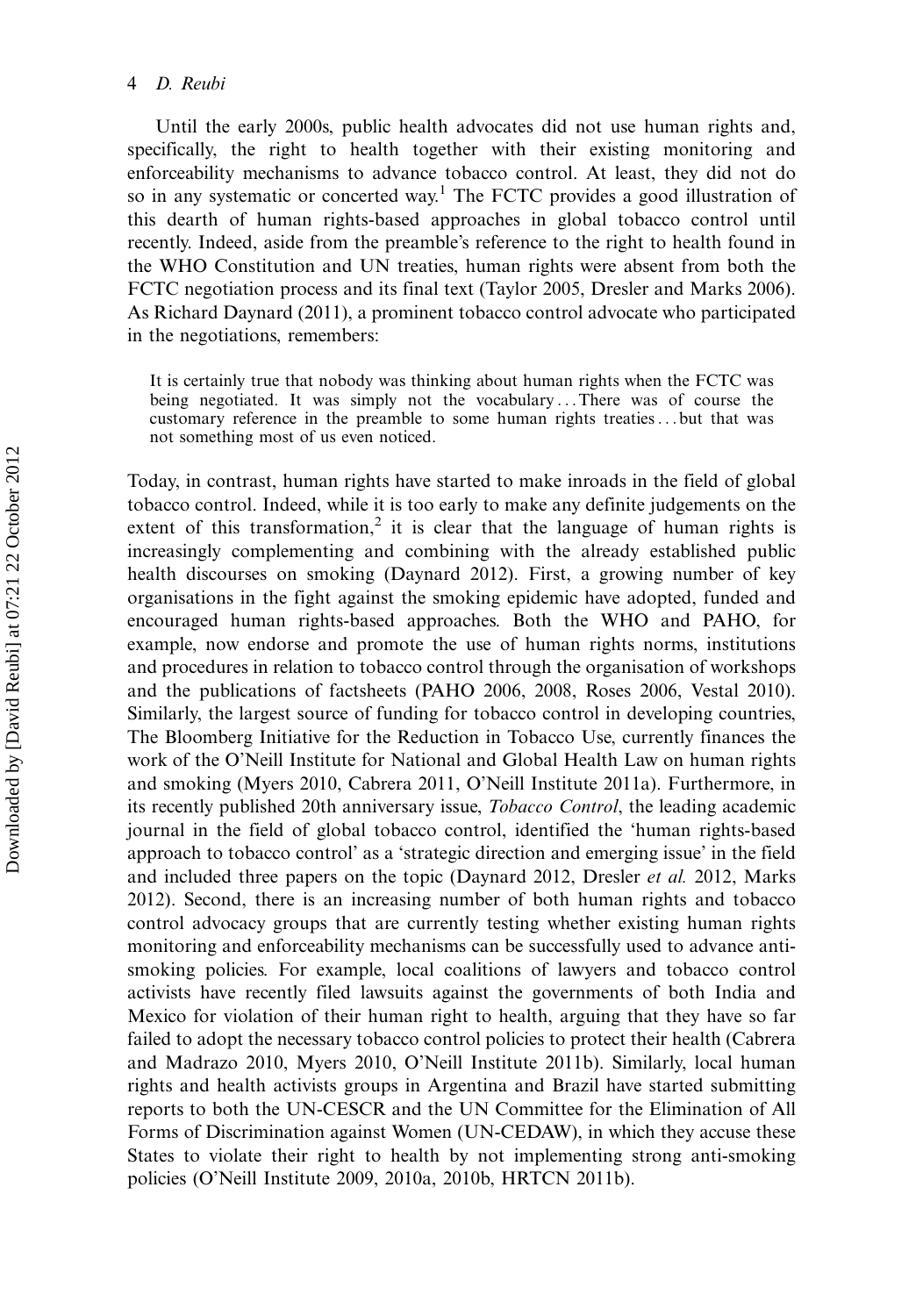## The HTC and the representation of tobacco control as a human rights problem

What I term the HTC is best understood as a hybrid between an epistemic community or thought collective and an advocacy network (cf. Fleck 1979, Hass 1992, Keck and Sikkink 1998, Mirowski and Plehwe 2009). Such collectives, communities or networks are groups of professionals with a recognised expertise in a specific domain. What makes these networks distinctive is that their members, who can come from a variety of backgrounds and disciplines, develop and share a same 'style of thinking'  $-$  a distinctive apparatus of knowledge, values, language, practices and devices, which allows the network's members to identify problems that need addressing and suggest particular explanations, analyses and solutions.

The HTC understood as such a collective, community or network began to emerge from the early 2000s onwards, but it is only more recently that efforts were made to formalise its existence and structure. A critical moment in that respect was the creation of the HRTCN in Lausanne, Switzerland, in  $2008 -$  an organisation that 'works to advance a human rights-based approach to tobacco control' (HRTCN 2011a). The HRTCN's hundred or so members comprise most of the professionals who make up the HTC. $3$  These professionals are, for the most part, either global tobacco control advocates or international human rights lawyers. Many of the tobacco control advocates work for American and international organisations active in the fight against smoking, including the American Cancer Society, the Campaign for Tobacco Free Kids, the Framework Convention Alliance and the WHO Tobacco Free Initiative. Some also work for North American universities and public health schools like the O'Neill Institute for National and Global Health Law at Georgetown University, the Masonic Cancer Center at the University of Minnesota and the Public Health Advocacy Institute at Northeastern University. It is interesting to note that many of these advocates have been active for a decade or more in the field of global tobacco control (Mamudu and Glantz 2009, Mamudu *et al.* 2011).<sup>4</sup> For them, human rights is a discourse that has been highly successful in other areas of global health, like HIV/AIDS and access to medicines, which they are keen to tap into. Most of the human rights lawyers who are members of the HTC work for American universities and international organisations specialising in human rights and law, including: the Francois-Xavier Bagnoud Centre for Human Rights and Health at Harvard University opened by Jonathan Mann in the early 1990s; the Wellesley College's Centres for Women; and both the WHO's and the PAHO's Human Rights and Health Units. Many of these lawyers are seasoned human rights professionals.<sup>5</sup> For them, tobacco control is yet another area in which they can apply the legal expertise they have developed in relation to other issues from discrimination against women and people with AIDS to the protection of children and biomedical research subjects.

The HTC's thought style is characterised by a will to frame smoking as a human rights issue associated with a belief that human rights-based approaches to tobacco control will help strengthen anti-smoking efforts. An excellent illustration of this way of conceptualising the relation between human rights and tobacco control can be found on the HRTCN (2011a) website:

<sup>[</sup>We] believe that tobacco control is a human right and can be advanced by using a human rights-based approach.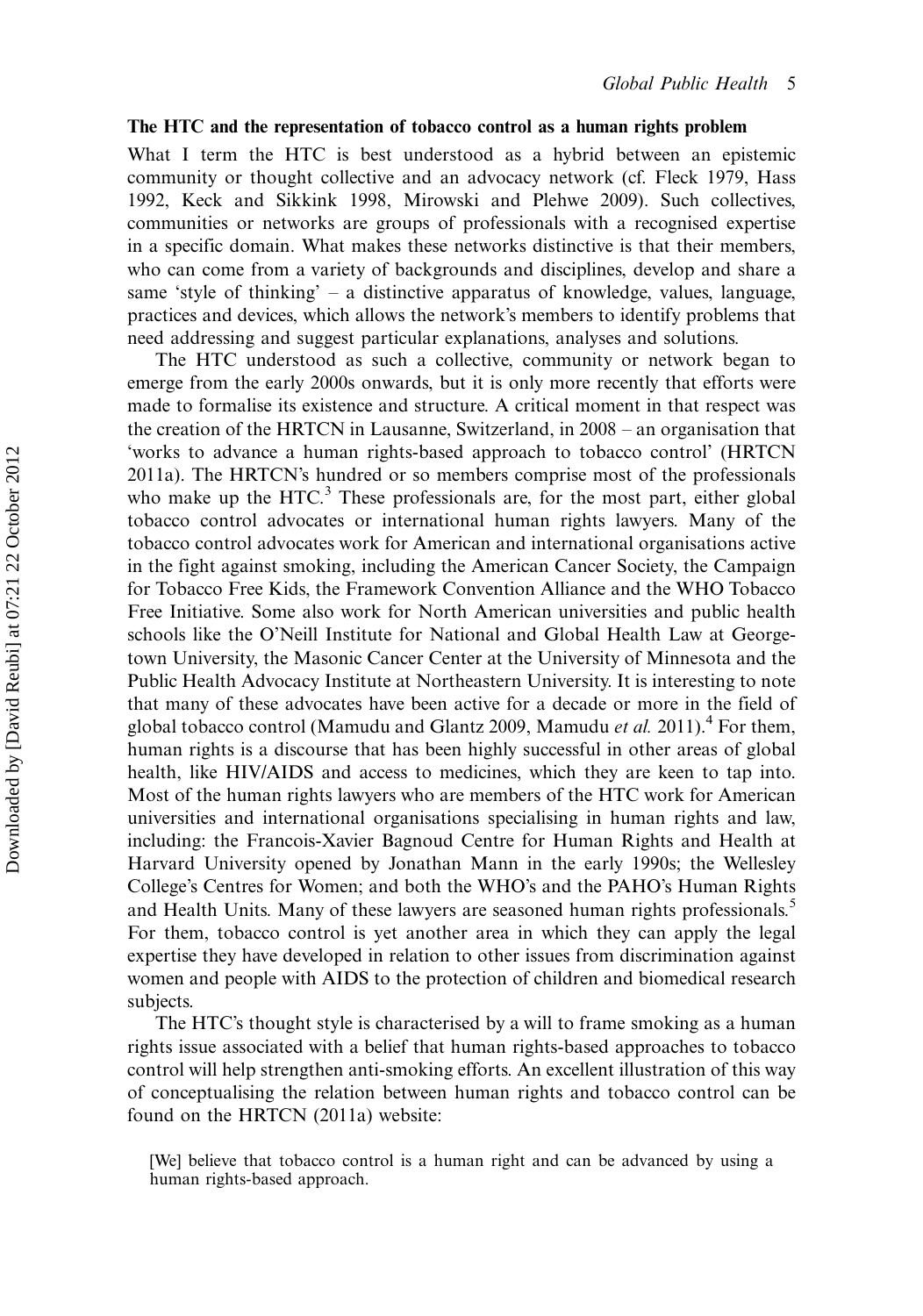### 6 D. Reubi

Human rights lawyers and HTC members Carolyn Dresler and Stephen Marks' (2006) article The Emerging Human Right to Tobacco Control and tobacco control pioneer Judith Mackay's (2009) keynote address at the HRTCN's Mumbai meeting provide another two good examples of this style of reasoning:

Our claim is that a human rights framework implies both norms and potential remedies that may reinforce tobacco control regulation. (Dresler and Marks 2006, p. 602)

[There is] the need for a human rights approach to tobacco control ...to advance tobacco control. (Mackay 2009)

In principle, HTC members acknowledge that human rights-based approaches to tobacco control can be based on any relevant human rights norms (e.g., Crow 2004, McIntyre 2008, Dresler *et al.* 2012). In practice, however, they generally focus on the right to health as recognised in international human rights treaties like the International Convention on Economic, Social and Cultural Rights (ICESCR), the Convention on the Elimination of all Forms of Discrimination against Women (CEDAW) and the Convention on the Rights of the Child (CRC). So, for example, Oscar Cabrera, a human rights lawyer at the O'Neill Institute and a HRTCN member, explains that 'the right to health must play a central role in any strategy that deploys human rights in advancing tobacco control' (Cabrera and Madrazo 2010, p. S291). Similarly, Dresler and Marks argue that what they call the 'human right to tobacco control' is, for the most part, 'derived from ...the right to health' (2006 p. 631, cf. Dresler et al. 2012). The centrality given by the HTC to the right to health is because the latter is the human rights norm that is most relevant to tobacco control efforts. Indeed, according to the HTC, the right to health can be invoked: (a) to forbid States to actively contribute to the tobacco epidemic by directly or indirectly supporting the production and sale of cigarettes; and (b) to oblige States to set up and implement comprehensive tobacco control policies including prevention campaigns, public smoking bans and smoking cessation programmes. As Cabrera explains:

As the literature on thought collectives, epistemic communities and advocacy networks (Fleck 1979, Hass 1992, Keck and Sikkink 1998, Mirowski and Plehwe 2009) has suggested, such groups play a critical part in the production of many of the political truths that prevail today. The same can be said about the HTC in relation to

The right to health can provide significant support to tobacco control policies. First and foremost, the State must respect the right to health by refraining from spreading the tobacco epidemic ...State ownership of tobacco companies [for example] is problematic from this perspective ...The State also has an obligation to protect people's right to health from the threat of tobacco ...This obligation requires the State to regulate private parties if their activities infringe on human rights. Clear examples of measures oriented at realising this obligation are: smoking bans in public places...[and] bans on advertising and promotion of tobacco products...The state must also fulfil the right to health by implementing all the relevant measures, legislation, regulation and budgetary allocation that will be conducive to effective tobacco control regulation ...[This includes:] providing health services for people afflicted by diseases stemming from tobacco use, facilitating smokers' access to cessation programmes; and prevention campaigns that inform ...the ...population ... about the dangers associated with tobacco use. (Cabrera and Madrazo 2010, pp.  $S291-S292$ )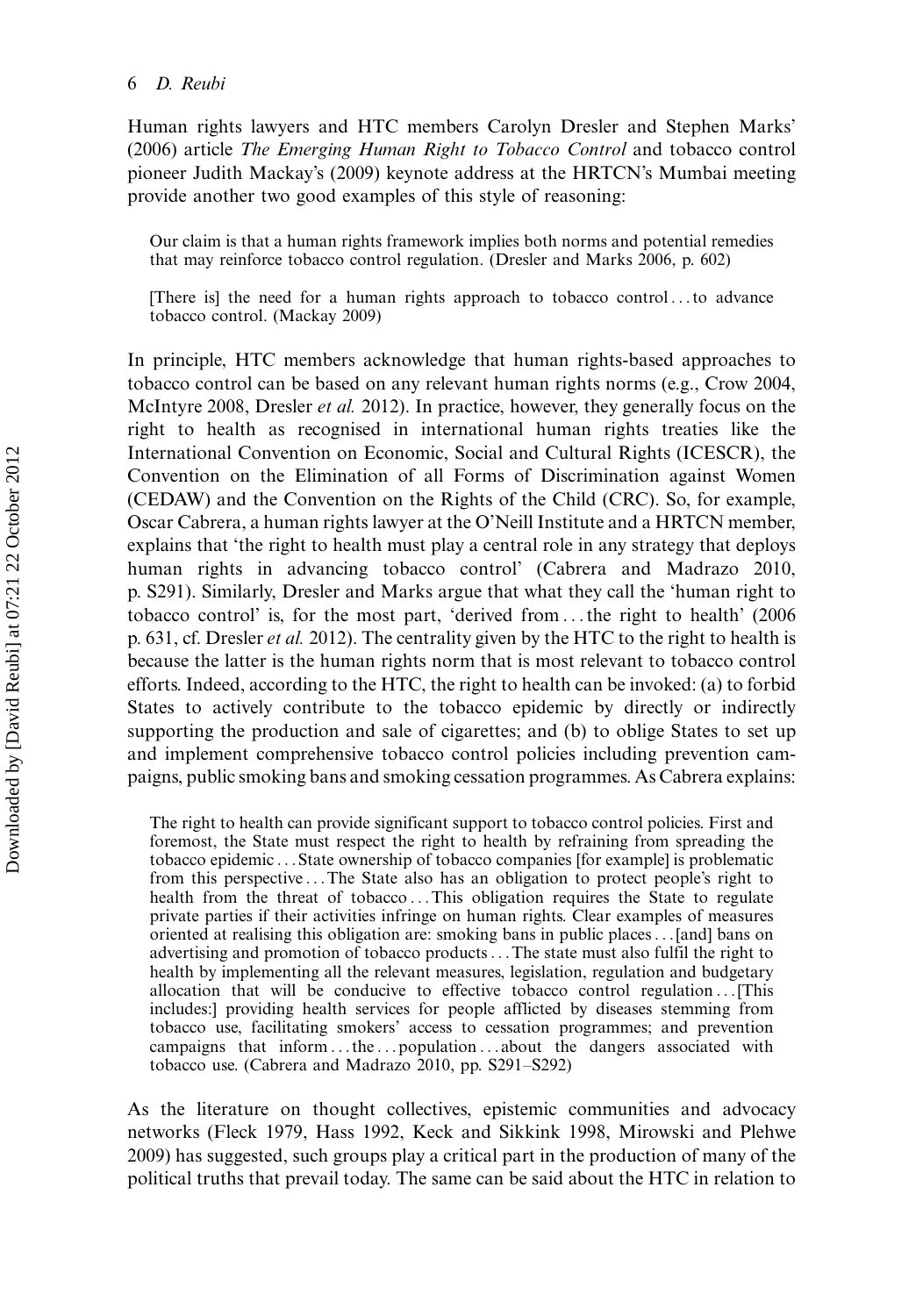the framing of smoking as a human rights problem over the last 10 years. To start with, its members have contributed decisively to the articulation of human rightsbased approaches to tobacco control. They have mostly done so through intellectual reflection, research and debates carried out in academic or similar settings. Much of this work has involved the preparation and publication of numerous scholarly articles in which HTC members outline how human rights and, in particular, the right to health could be used to improve tobacco control. Examples include: Melissa Crow's (2005) The human rights responsibilities of multinational tobacco companies; Oscar Cabrera and Alejandro Madrazo's (2010) Human rights as a tool for tobacco control in Latin America; Ragnita De Silva de Alwis and Richard Daynard's (2011) Defining tobacco control as an important human right and development goal; and Carolyn Dressler, Harry Lando, Nick Schneider and Hitakshi Sehgal's (2012) Human rights-based approach to tobacco control. It has also involved the organisation of seminars and colloquiums at which HTC members and others examined and discussed human rights-based approaches to tobacco control. One example is a 2003 seminar on human rights and health at the Harvard School of Public Health where Carolyn Dresler, Stephen Marks and others discussed the idea of a right to tobacco control (Dresler 2011). Another illustration is the 2004 seminar funded by the Robert Wood Johnson Foundation where scholars, many of which were linked to the HTC, debated the 'opportunities, problems and prospects involved in having rights arguments play a significant role in efforts to reduce the harm associated with tobacco' (Fox and Katz 2005, p. ii1). A further two examples are the HRTCN meetings organised at both the University of Lausanne's Institute of Social and Preventive Medicine and the Tata Institute for Social Sciences in Mumbai (HRTCN 2008, 2009).

HTC members have also made important efforts to disseminate the human rights-based approaches, which they helped articulate. First, they have organised numerous workshops on the use of human rights to improve tobacco control for both human rights and anti-smoking advocates. The O'Neill Institute, for example, has conducted numerous workshops on 'shadow reporting' and 'human rights-based litigation strategies for tobacco control' in cities throughout Latin America such as Mexico City, Buenos Aires and Santiago de Chile (Cabrera 2011, O'Neill Institute 2011a). Richard Daynard's Public Health Advocacy Institute did similar work across Asia and Africa (De Silva de Alwis and Daynard 2011, De Silva de Alwis et al. 2011, Daynard 2012). As Daynard explains:

We have been to something like 15 countries talking with human rights people and trying to push human rights and tobacco control people together to ... get them to include tobacco control issues in their shadow reports...In Bangladesh, ...Vietnam ... or Beijing ...we would have these conferences and we would invite local tobacco control people there. (2011)

Second, HTC members have also sought to disseminate human rights-based approaches by producing manuals in which they explain how to organise and conduct shadow reporting or litigation strategies. One example is the O'Neill Institute's (2011b) Litigation guide on tobacco industry strategy in Latin American courts. Another example is human rights lawyer Ragnita De Silva de Alwis's (2008a) Basic guidelines for shadow reporting preparation written for the HRTCN. Third, HTC members have also disseminated their human rights-based strategies by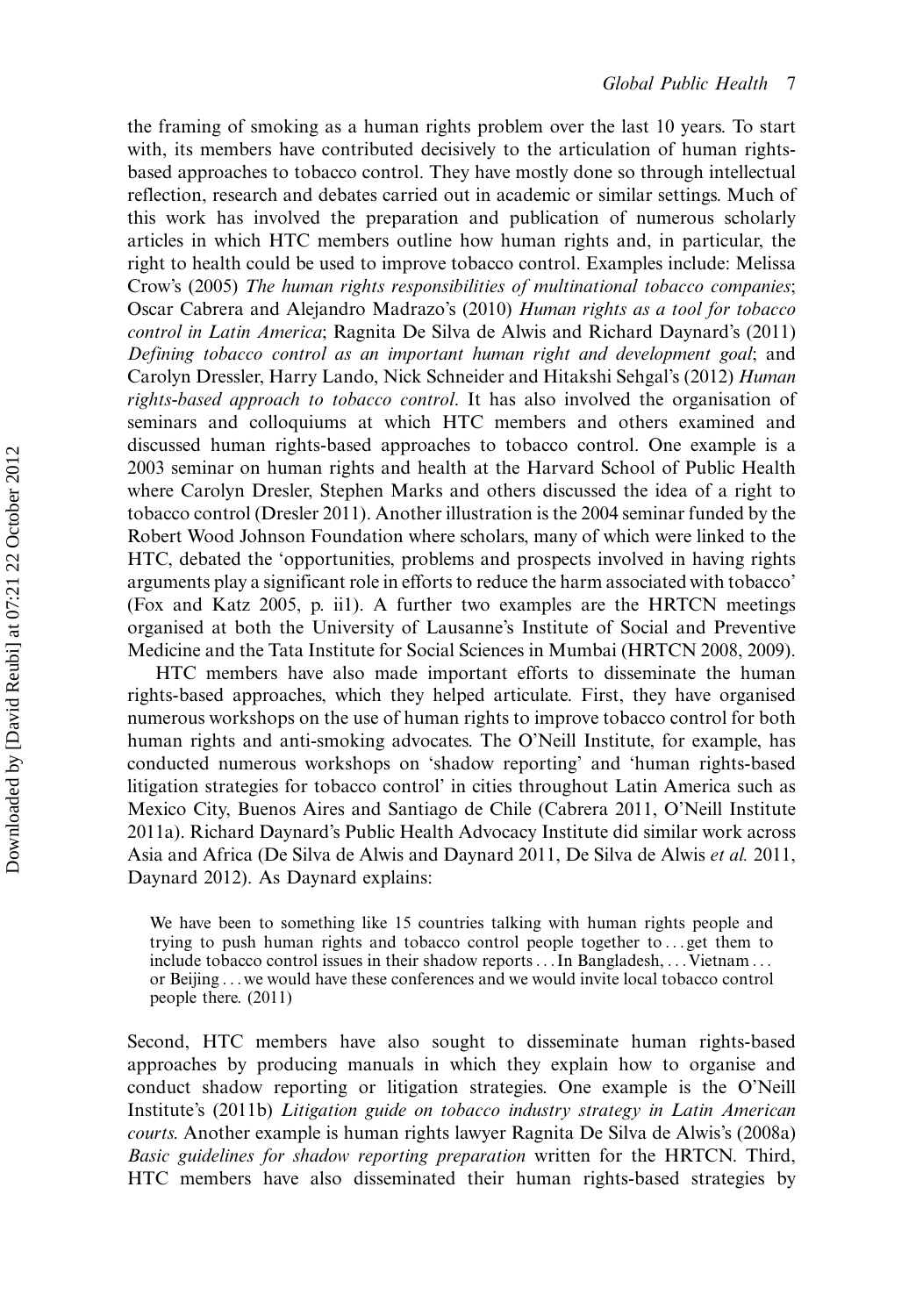lobbying relevant national and international human rights bodies. For example, the HRTCN organised a series of meetings in Geneva with the UN Special Rapporteur on the Right to Health, the UN-CESCR, the UN-CEDAW and the CRC Committee where it outlined why tobacco control was an important issue (Vestal 2010, Dresler 2011, Dresler et al. 2012).

### Lawyers and the promise of powerful tools

For much of the literature on framing and human rights (e.g., Keck and Sikkink 1998, Jacobson and Banerjee 2005, Shiffman and Smith 2007, Rushton 2010, Rushton 2012), the aim of representing a specific issue as a human rights issue is to attract attention and encourage action. For example, Keck and Sikkink (1998, chapter 5) suggest that the use of a human rights frame rather than a 'development' or 'discrimination' frame was critical in drawing attention to and generating the political will to address women's rights. Similarly, Rushton (2012) argues that a human rights framework was employed with the intention of attracting attention to and changing existing travel restrictions against people living with HIV/AIDS. While a human rights framework can be exploited to generate awareness and encourage action, the HTC's use of such a framework suggests that it would be wrong to assume that this is the only possible aim when presenting an issue as a human rights one.

Indeed, for most HTC members the attraction of human rights-based approaches to tobacco control was not to attract attention to and encourage action to tackle the global smoking epidemic but to tap into the powerful, judicial monitoring and enforceability mechanisms that make up international human rights. A good illustration can be found on the HRTCN's (2011a) website, where it is explained that a 'human rights-based approach to tobacco control' is about 'utilizing the legal remedies and reporting requirements of current [human rights] treaties and conventions'. Similarly, when introducing a new forum about human rights on the major online tobacco control advocacy network Globalink, tobacco control advocate Doreen McIntyre (2008) claimed that what is 'most important' about human rights is that they 'have enforceable legal protection mechanisms that could be pursued to advance tobacco control.'

For HTC members, these monitoring and enforceability mechanisms are conceptualised as 'powerful' or 'effective tools' for the advancement of tobacco control. For example, in a speech on the importance of human rights for public health, PAHO director Mirta Roses (2006) argued that:

Human rights instruments...[are] effective tools for the promotion and protection of health ... PAHO's newest initiative in health and human rights is the issue of exposure to second hand smoke and ...in this area international human rights instruments have been an underutilized but powerful mechanism that can help diminish deaths and diseases in the Americas.

Similarly, in a posting on Globalink's Human Rights Forum, Ragnita De Silva de Alwis (2008b) explained that UN human rights monitoring procedures and, in particular, the Human Rights Council's Universal Periodic Review (HPR) were 'very powerful'. This understanding is shared by Oscar Cabrera who asserts that 'human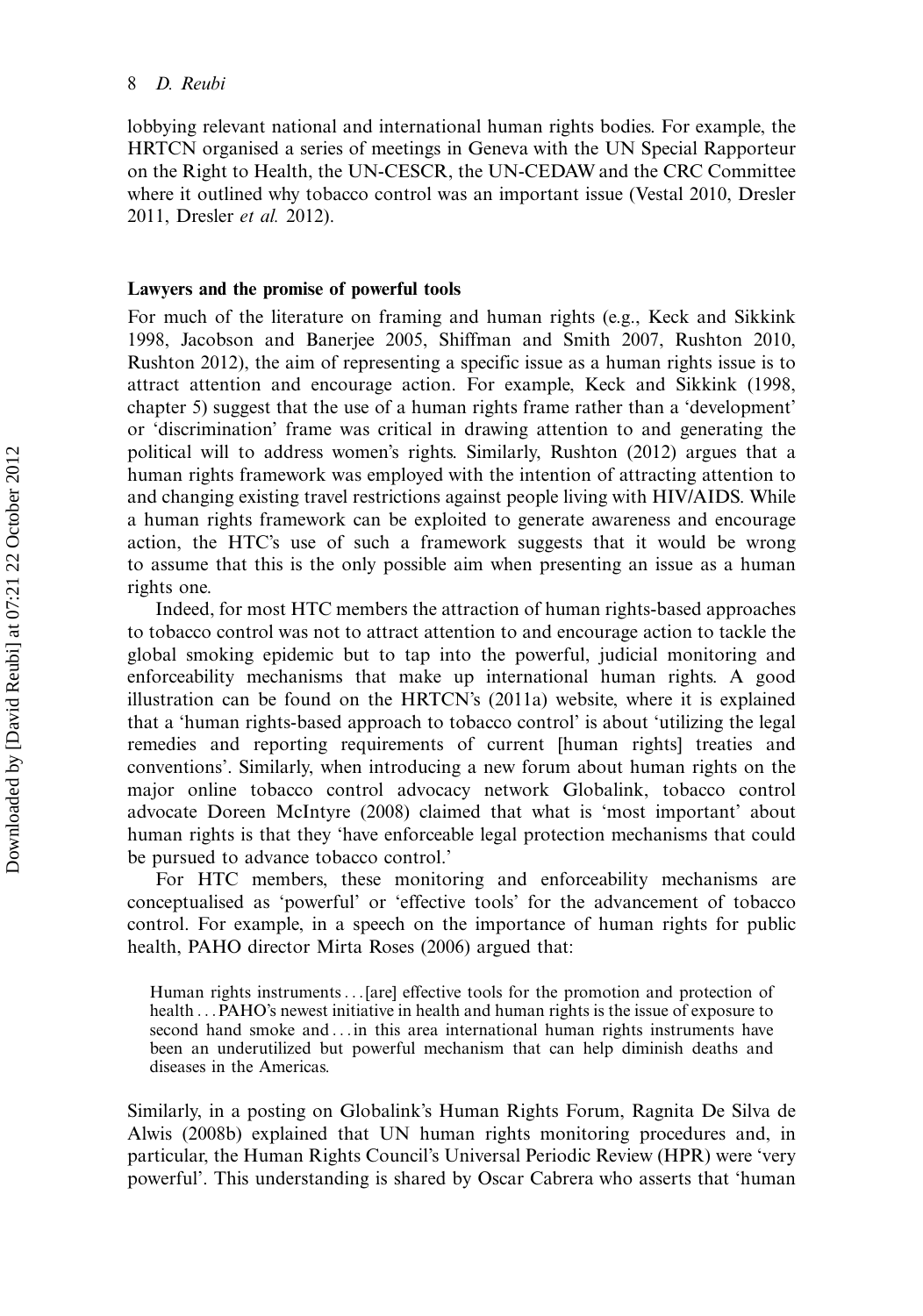rights law is one of the most powerful legal tools that can be used' to advance tobacco control (Cabrera and Madrazo 2010, S288).

These powerful human rights tools praised and promoted by HTC members are of two types. The first one comprises the monitoring and reporting procedures for the UN human rights treaties that assert the right to health such as the ICESCR, the CEDAW and the CRC (e.g., Crow 2004, Dresler and Marks 2006, De Silva de Alwis 2008a, HRTCN 2008, 2009, Cabrera and Madrazo 2010, Dresler et al. 2012, Marks 2012). These procedures oblige States to regularly submit official reports on how they fulfil their human rights obligations - including their obligation to protect everyone's health  $-$  to the relevant treaty bodies. With the help of alternative, shadow reports submitted by civil society groups, the treaty bodies assess these official reports and make recommendations to States on what they can and should do to better fulfil their obligations. If States ignore these recommendations, the treaty bodies can attempt to force their hand by publicly condemning and shaming them. For HTC members, these procedures offer the possibility to submit shadow reports on how States have fulfilled and how they could better fulfil their human rights obligation to protect everyone's health in relation to tobacco control. They have used this possibility by submitting shadow reports about Brazil and Argentina to the UN-CESCR and about Argentina and Egypt to the UN-CEDAW (O'Neill Institute 2009, 2010a, 2010b, HRTCN 2011b). Each time, the treaty bodies have responded favourably, identifying tobacco as a critical issue and strongly recommending that these countries set up and implement comprehensive tobacco control policies (O'Neill Institute 2011a).

The second type of powerful tools praised and promoted by the HTC are human rights litigation strategies (e.g., Crow 2004, Dresler and Marks 2006, Gostin 2007, Cabrera and Madrazo 2010, Dresler et al. 2012, Marks 2012). These strategies allow individuals and civil society groups to claim their right to health against a government in a court of law. Relevant jurisdictions include both international courts like the European and Inter-American Courts of Human Rights and higherlevel national courts. For HTC members, these strategies are an opportunity to advance tobacco control. Litigation can either be passive/defensive or active (Cabrera and Madrazo 2010, O'Neill Institute 2011b). Passive litigation allows individuals and civil society groups to use their right to health to defend existing tobacco control policies that the tobacco industry is challenging in a court of law on the grounds that they violate its rights to economic freedom or of speech. Active litigation allows individuals and civil society groups to use their right to health to ask a judge to force a government to pass and implement comprehensive tobacco policies. Members of the HTC have increasingly been involved in both passive and active litigation strategies in countries like Argentina, Guatemala, India, Mexico and Uruguay (Crow 2004, Cabrera and Madrazo 2010, O'Neill Institute 2011b). As the Campaign for Tobacco Free Kids director Matthew Myers (2010) explains:

We are supporting lawyers who have filed suits in Mexico ...Arguing that the right to health is a fundamental right, therefore the Mexican government's failure to fully implement the FCTC violates not only its international obligations under the FCTC but the constitutional right [to health] of citizens. We are supporting some litigation in India that is also looking at the issue of the right to health ...Fundamental human rights issues. India should be obligated, in our mind, to comply under both its constitution and its international obligations. We are looking at other opportunities like those around the world.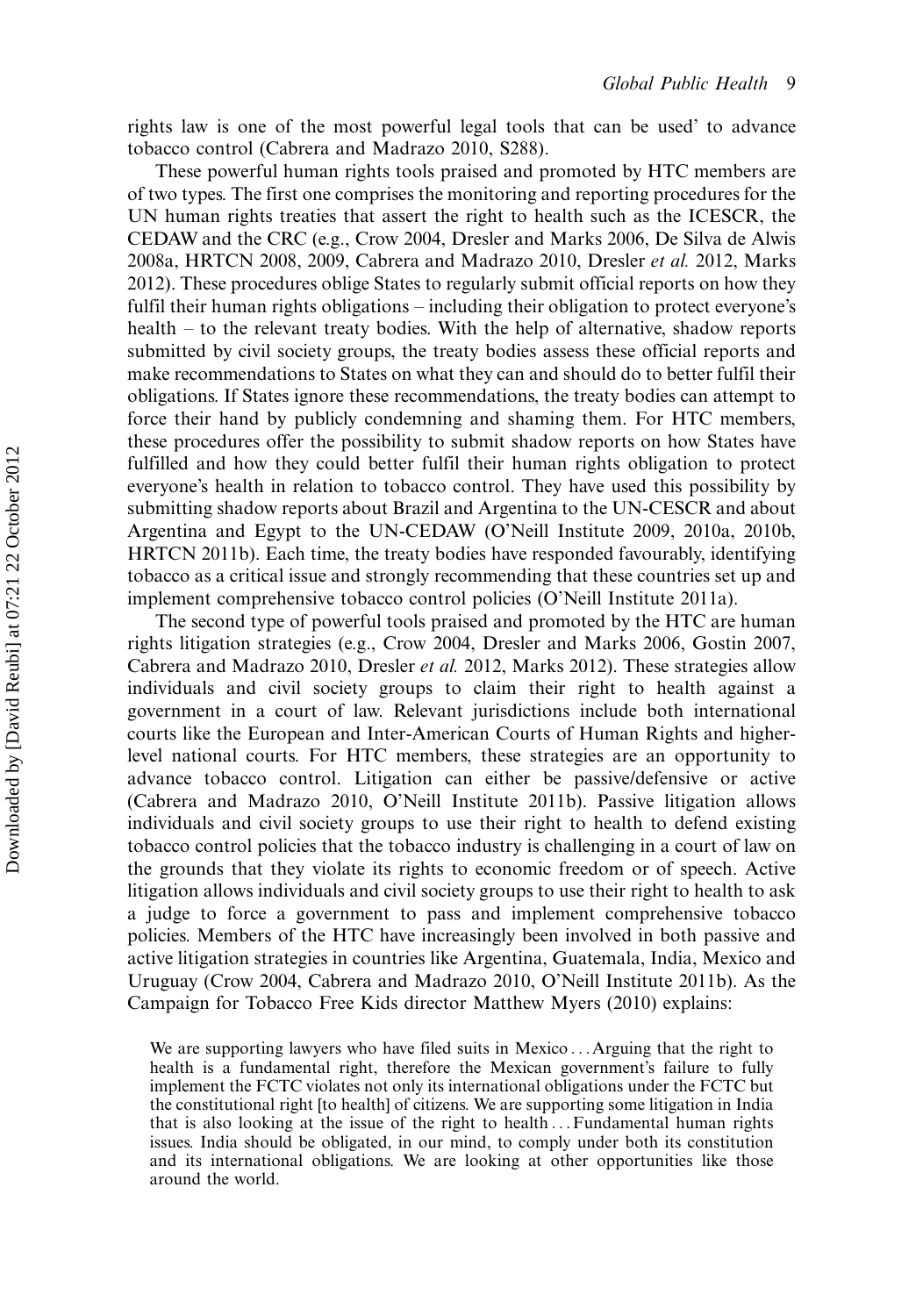#### 10 D. Reubi

Interestingly, the way most HTC members conflate human rights-based approaches with the use of existing monitoring and enforceability mechanisms has led them to take a legal view of the right to health and thus gives lawyers a critical role within the network. Indeed, when using these mechanisms one needs to use the right to health as defined in human rights law and jurisprudence as only this understanding of the right to health will be recognised by UN treaty bodies, international human rights courts and national courts of law. There are many signs of HTC's legal understanding of the right to health. One is the way in which the members of the network have sought to ground the right to health in both internationally recognised legal norms such as article 12 IESCR and the jurisprudence of international human rights bodies such as the UN-CESCR's (2000) General comment 14 on the right to health. Both Crow's (2004) paper, Using human rights to promote global tobacco control, and Dresler and Marks's (2006) essay, The emerging human right to tobacco control, are excellent illustrations of such attempts. Another sign of HTC's legal understanding of the right to health is the importance given to trained lawyers within the network a pattern that, interestingly, seems to be common to a large number of transnational regulatory fields (Dezalay and Garth 2011, 2012). One example is the prominence accorded to highly technical presentations given by lawyers like Rangita de Silva de Alwis, Yehenew Walilegne and Benjamin Meier on 'The Human Rights Framework', 'Rights Holders' and 'Duty Bearers' at the HRCTN's first conference in Lausanne (HRTCN 2008). Another example is how HTC members explicitly recognise the importance of lawyers within the network. So, Oscar Cabrera (2011) explains that:

You need to have the lawyers in the group so they can interpret what are the rights and what are the obligations.

This importance given to lawyers and a legal definition of the right to health has, of course, marginalised other, alternative understandings of this right within HTC. For example, the use of anthropological films to denounce the exploitative working conditions of tobacco farmers in Africa proposed by Marty Otanez (2010) or the abstruse concept of 'breathing [as] a human rights issue' put forward by tobacco control activist Robert Starkey (2009) have received very little attention within the HTC. Indeed, these alternative understandings of human rights have never really been taken up in HTC publications or discussed at HTC meetings (e.g., Crow 2004, Dressler and Marks 2006, HRTCN 2008, 2009, De Silva de Alwis et al. 2011, Daynard 2012).

The HTC's reasons for conceiving the human rights framework as a way to access powerful monitoring and enforceability mechanisms rather than as a way to attract attention and encourage political action are three-fold. First, there is an understanding that there is no real need to employ human rights to draw awareness and promote action to tackle the global smoking epidemic. Indeed, as already alluded to, the public health frame that has been used from the 1970s onwards has been very successful at doing that over the last 15 years, as demonstrated by the adoption of the FCTC and the increasing funding from philanthropists like Bloomberg and Gates (Brandt 2007, WHO 2009b, Mamudu et al. 2011, Reynolds and Tansey 2012). Second, there is a certain scepticism as to whether the use of human rights can really be efficient in terms of raising awareness and encouraging action about tobacco control. Indeed, there is a sense among many HTC members that, when compared to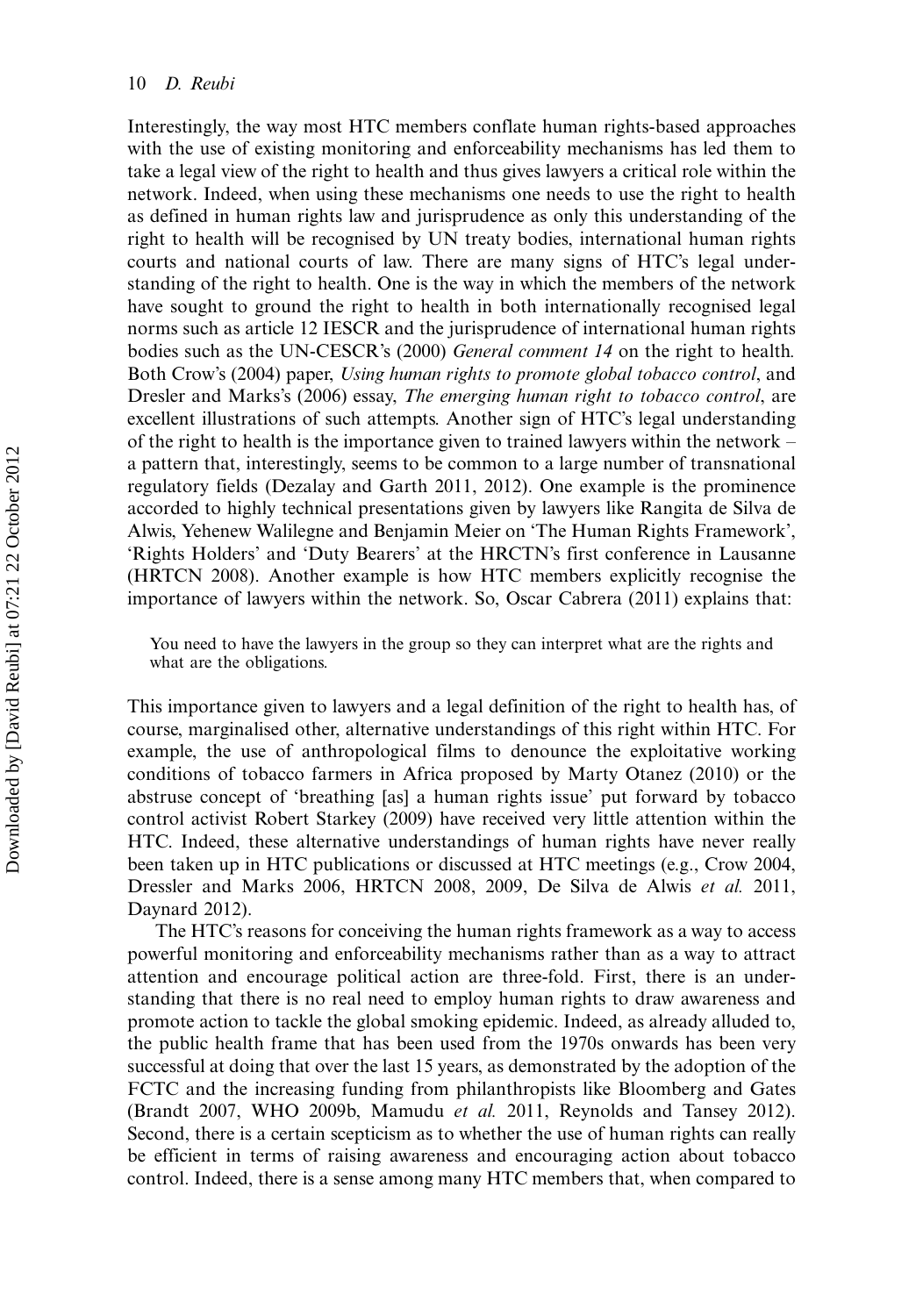famine, war, genocide or rape, tobacco control will never be among the most urgent and compelling human rights issues. As Patricia Lambert (2010), a human rights lawyer and tobacco control advocate, explains:

There is a growing movement to see tobacco control as a human right and I think that is a good thing ...But when you compare [tobacco control] to ...food and water...the wars of the future ... climate change ...The most urgent human rights debates are not around a right to tobacco control. So we should move beyond debate and into direct action through, for example, litigation.

Third, there is a perceived need for monitoring and enforceability mechanisms in relation to tobacco control. As HTC members repeatedly argue, the FCTC does not have procedures through which States party to the convention can be forced to comply with their obligations. Already existing human rights monitoring and enforceability mechanisms, they suggest, can offer a practical alternative. As Melissa Crow, one of the first human rights lawyers to discuss the use of human rights in tobacco control, explains:

In their present form, neither the FCTC's reporting requirements nor its dispute resolution procedures are likely to influence the conduct of governments...[The use] of implementation mechanisms employed by existing human rights institutions—including reporting requirements, individual petition procedures and advisory opinions-would enhance the likelihood of promoting compliance by [governments]. Confronted with heightened scrutiny of their conduct, [they] would have greater incentives to take their FCTC commitments seriously. (2004, pp. 220, 249)

Similarly, Carolyn Dressler, Harry Lando and other fellow HRTCN members (2012, p. 208) explain that the FCTC does not have any 'enforcement mechanisms'. One way of addressing this problem, they suggest, is by 'construct[ing] legal claims to [human] rights related to tobacco' (Dressler *et al.* 2012). Indeed, this would allow 'citizens from across the globe [to] demand effective action for tobacco control' by using the enforcement mechanisms contained in international human rights conventions (Dressler et al. 2012).

### Conclusion

As mentioned, human rights have increasingly been used to label and interpret a variety of global health issues such as HIV/AIDS to maternal health over the last two decades (Shiffman and Smith 2007, Rushton 2010, Reubi 2011). The present article addressed this proliferation of human rights discourses in international public health by examining recent efforts to frame the tobacco epidemic as a human rights problem. More specifically, it has sought to contribute to our understanding of how and why such approaches are being articulated and disseminated.

To start with, the article stressed the critical role played by networks of expertise and advocacy in the proliferation of human rights discourses in the field of global health (Fleck 1979, Hass 1992, Keck and Sikkink 1998). More specifically, it argued that recent efforts to frame tobacco control as a problem of human rights was the product of a small, international collective, which I termed the HTC. The article described how the HTC comprises principally tobacco control advocates and human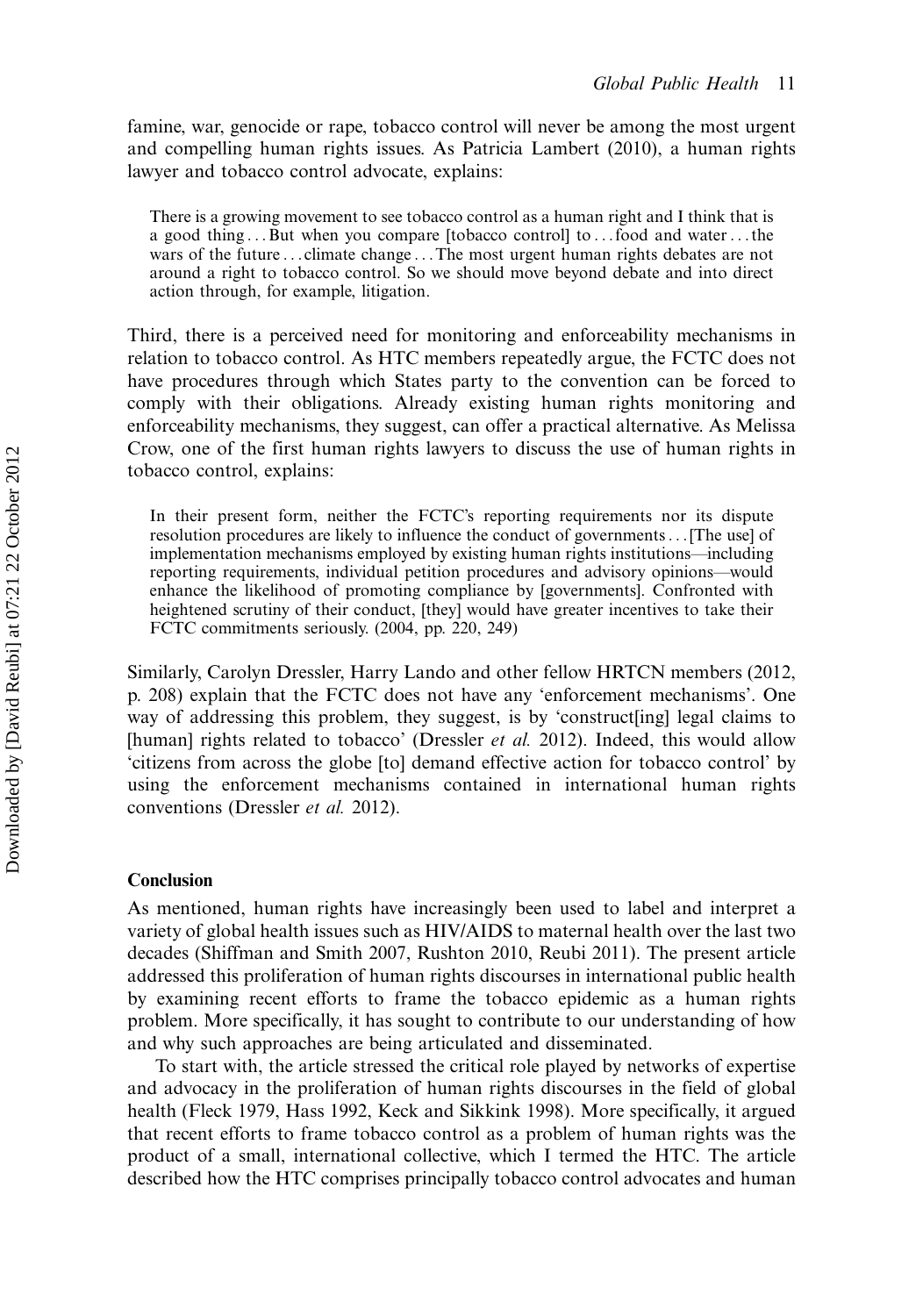rights lawyers who believe that invoking the right to health will help strengthen antismoking efforts. It also described the ways in which the HTC has helped articulate and disseminate human rights-based approaches to tobacco control, from the publication of scholarly articles and how-to-do manuals to the organisation of meetings and workshops.

Furthermore, the article also emphasised the role of human rights frameworks in providing access to powerful, legal and quasi-legal tools. The existing literature on framing usually assumes that human rights-based approaches are used to attract public attention and encourage collective action (e.g., Keck and Sikkink 1998, Jacobson and Banerjee 2005, Shiffman and Smith 2007). The article showed that this assumption can be restrictive by outlining how the HTC uses such approaches to tap into human rights reporting and litigation strategies to compensate for the FCTC's lack of monitoring and enforceability mechanisms. This particular understanding of the function of human rights has led the HTC to privilege a legal definition of the right to health and grant lawyers a critical role. It has also made the language, institutions and practices of human rights a complement rather than a substitute for the public health discourses through which tobacco control has usually been framed up to this day.

#### Acknowledgements

First and foremost, I would like to thank the tobacco control advocates and human rights experts interviewed for this research for their interest and the time spent answering my queries. Furthermore, I thank Colin McInness, Simon Rushton, Owain Williams, Kelley Lee, Adam Kamradt-Scott and two anonymous reviewers for their helpful comments on earlier drafts of this article. I also gratefully acknowledge the financial support from the European Research Council under the European Community's Seventh Framework Programme (Ideas Grant 230489 GHG). All views expressed remain mine.

#### Notes

- 1. This assertion comes with three caveats. First, there have been instances over the last 40 years when both the tobacco industry and the anti-smoking movement have used a rhetoric or language of rights, i.e., have used linguistic expressions like 'the right to smoke' and 'the right to a smoke-free environment' as arguments in policy debates about smoking (cf. Jacobson and Soliman 2002, Berridge 2007, Brandt 2007). This, however, is quite different from the HTC's efforts to use a legally recognised and defined human right to health together with the existing national and international human rights monitoring and enforceability mechanisms. Second, some international human rights institutions had already made a link between human rights and tobacco control in the late 1990s and early 2000s (Crow 2004). In particular, the UN-CESCR has, from 1999 onwards, sometimes mentioned, both in its General comment 14 on the right to health and in its reviews of States' reports, that information campaigns on the dangers of smoking are a measure through which states can fulfil the right to health found in article 12 ICESCR. These few mentions did not, however, amount to any systematic or concerted effort to use the right to health to improve tobacco control. Third, in 1999, the WHO Tobacco Free Initiative sought to ally with UNICEF and use the 1989 UN CRC to support its call for increased efforts in tobacco control. A two-day workshop was held and a report entitled Tobacco and the Rights of the Child was published (WHO 2001), but neither had any impact and the attempt to frame tobacco control as a children's rights issue was not pursued further (Yach 2010).
- 2. Some tobacco control advocates are still uncertain as to whether the language of human rights will become important in their field. As Matthew Myers (2010), the current President of the Campaign for Tobacco Free Kids which currently funds the work of human rights lawyers on smoking, explains: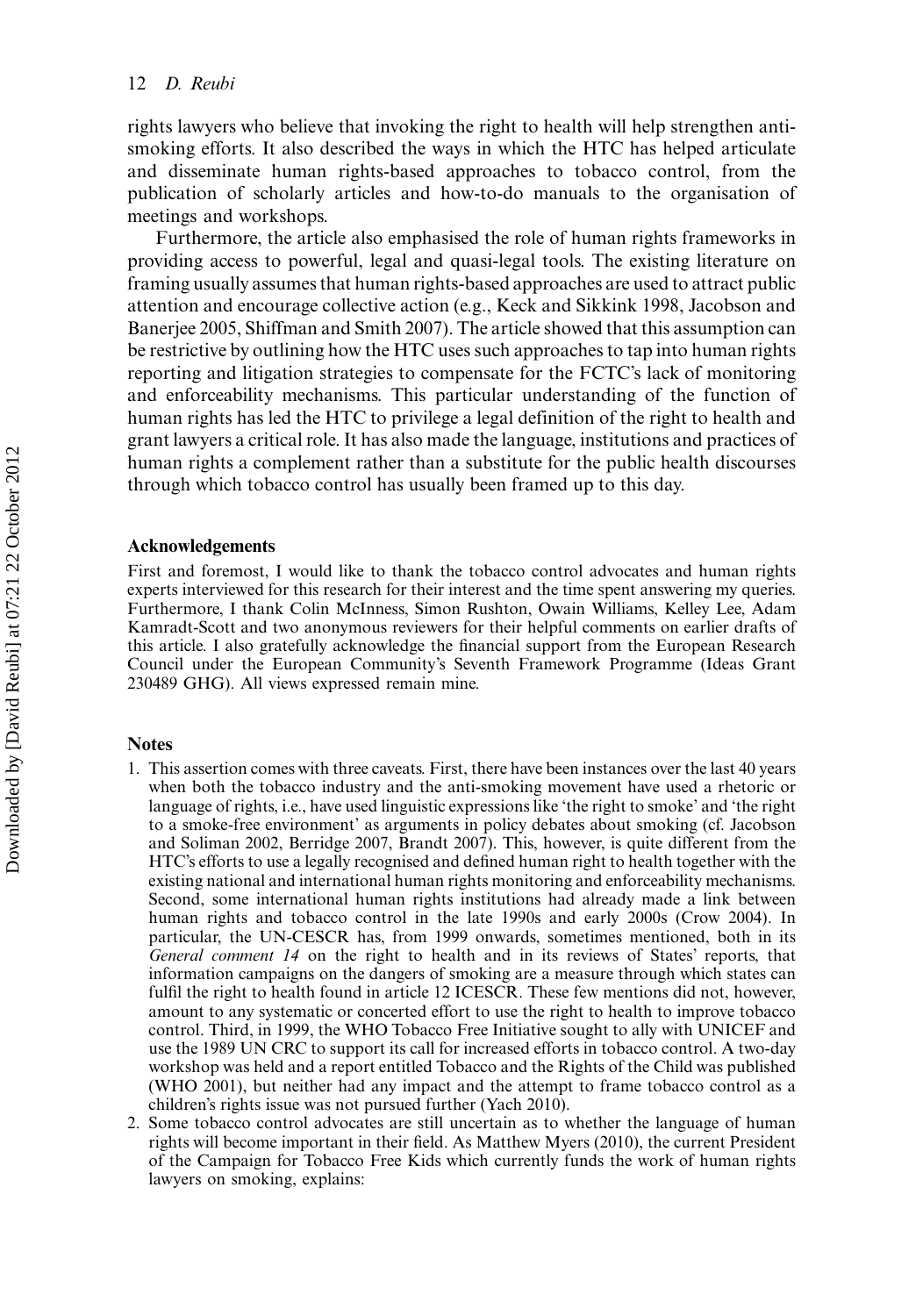I think it is too early to know whether human rights will become a powerful tool or not  $(...)$  We are testing them out  $(...)$  It's too early to know  $(...)$  Up to this time with a couple of exceptions it has not been as successful as we had hoped, but that does not mean it won't be (...) It is still a nascent discussion.

- 3. Members of the HRTCN include: Douglas Bettcher, Chris Bostic, Pascal Bovet, Oscar Cabrera, Richard Daynard, Rangita de Silva de Alwis, Carolyn Dresler, Tom Glynn, Patricia Lambert, Harry Lando, Judith Mackay, Hadii Mamudu, Stephen Marks, Benjamin Meier, Kathy Mulvey, Helena Nygren-Krug, Marty Otanez, Gemma Vestal and Yehenew Walilegney (HRTCN 2011a).
- 4. HTC members who have been involved in the field of global tobacco control for a decade or more include: Douglas Bettcher, Chris Bostic, Pascal Bovet, Richard Daynard, Patricia Lambert, Tom Glynn, Judith Mackay and Kathy Mulvey.
- 5. HTC members with a previous experience of the field of international human rights include: Oscar Cabrera, Rangita de Silva de Alwis, Stephen Marks, Helena Nygren-Krug and Yehenew Walilegney.

#### References

- Bauer, M.K. and Gaskell, G., eds., 2000. Qualitative research with text, image and sound. A practical handbook. London: Sage.
- Berridge, V., 2007. Marketing health: smoking and the discourse of public health in Britain, 1945-2000. Oxford: Oxford University Press.
- Brandt, A., 2007. The cigarette century: the rise, fall and deadly persistence of the product that defined America. New York: Basic Books.
- Cabrera, O.A., 2011. Phone interview with the author.
- Cabrera, O.A. and Madrazo, A., 2010. Human rights as a tool for tobacco control in Latin America. Salud Pública de México, 52 (Suplemento 2), S288-S297.
- Crow, M.E., 2004. Smokescreens and state responsibility: using human rights strategies to promote global tobacco control. The Yale journal of international law, 29, 209-250.
- Crow, M.E., 2005. The human rights responsibilities of multinational tobacco companies. Tobacco control, 14 (Suppl. II), ii14-ii18.
- Daynard, R., 2011. Phone interview with the author.
- Daynard, R., 2012. Allying tobacco control with human rights: invited commentary. Tobacco control, 21, 213-214.
- De Silva de Alwis, R., 2008a. Human rights reporting: basic guidelines for shadow report preparation [online]. Available from:<http://www.globalink.org> [Accessed 1 August 2011].
- De Silva de Alwis, R., 2008b. HR reporting [online]. Available from:<http://www.globalink.org> [Accessed 1 August 2011].
- De Silva de Alwis, R. and Daynard, R., 2011. Defining tobacco control as an important human right and development goal. Turkish policy quarterly, 10 (1), 113–119.
- De Silva de Alwis, R., Daynard, R., and Oniang'o, R., 2011. Tobacco control as a human right and development goal in Kenya. African journal of food, agriculture, nutrition and development,  $11$  (3),  $1-7$ .
- Dezalay, Y. and Garth, B., eds., 2011. Lawyers and the rule of law in an era of globalization. Oxon: Routledge.
- Dezalay, Y. and Garth, B., eds., 2012. Lawyers and the construction of transnational justice. Oxon: Routledge.
- Dresler, C., 2011. Phone interview with the author.
- Dresler, C., Lando, H., Schneider, N., and Sehgal, H., 2012. Human rights-based approach to tobacco control. Tobacco control, 21, 208-211.
- Dresler, C. and Marks, S., 2006. The emerging human right to tobacco control. Human rights quarterly,  $28(3)$ ,  $599-651$ .
- Fee, E. and Parry, M., 2008. Jonathan Mann, HIV/AIDS, and human rights. Journal of public health policy,  $29, 54-71$ .
- Ferraz, O.L.M., 2009. The right to health in the courts of Brazil: worsening health inequalities? Health and human rights,  $11$  (2),  $33-45$ .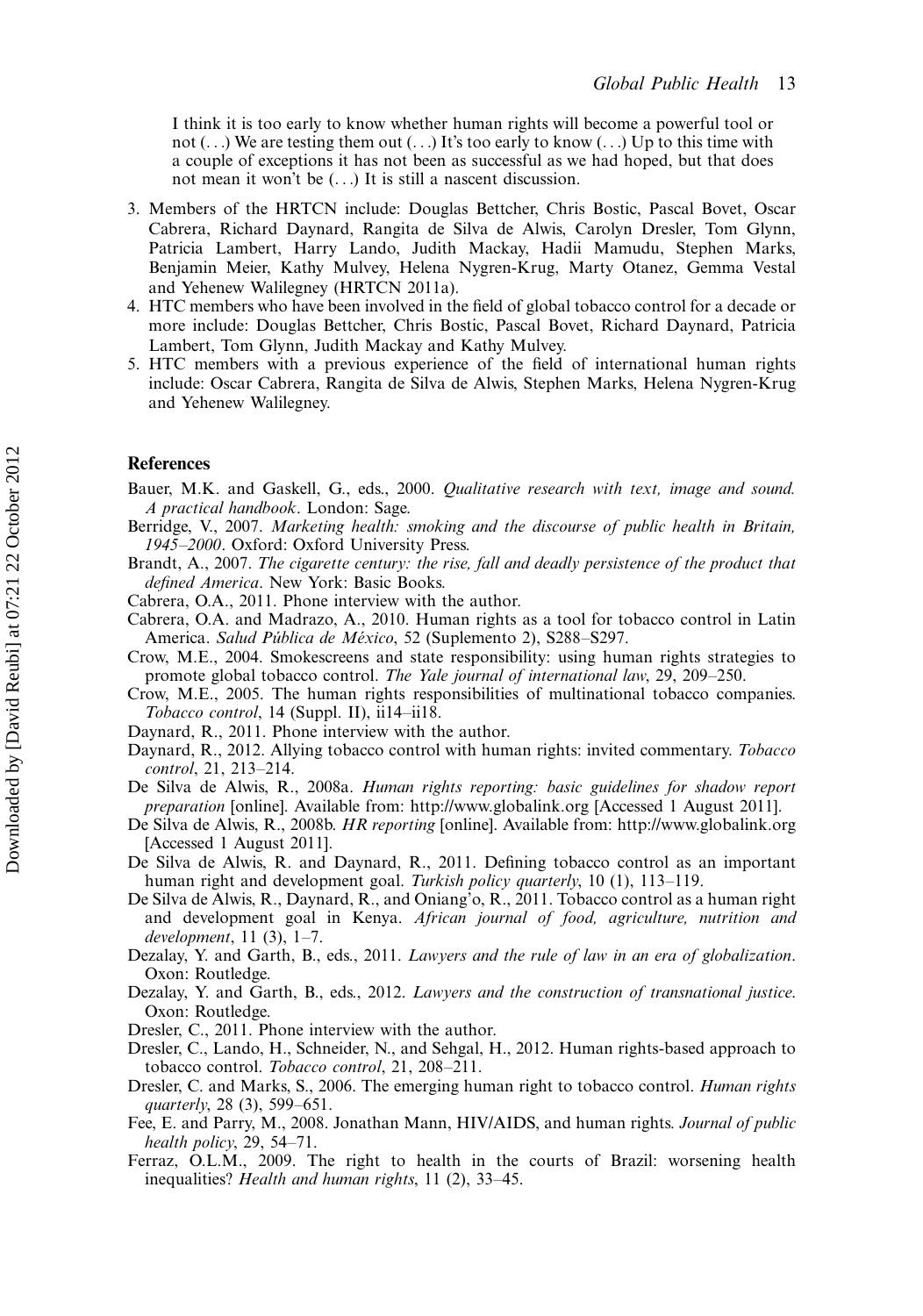- Fleck, L., 1979. Genesis and development of a scientific fact. Chicago: University of Chicago Press.
- Fox, B.J. and Katz, J.E., 2005. Individual and human rights in tobacco control: help or hindrance? Tobacco control, 14 (Suppl. II), ii1-ii2.
- Gostin, L.O., 2007. The 'tobacco wars' global litigation strategies. Journal of American medical association, 298 (21), 2537-2539.
- Gruskin, S., Grodin, M., Anna, G., and Marks, S., eds., 2005. Perspectives on health and human rights. New York: Routledge.
- Hass, P., 1992. Epistemic communities and international policy coordination. International organization, 46  $(1)$ , 1-35.
- HRTCN, 2008. Summary of the first HRTCN meeting, Lausanne, Switzerland, 1-2 August 2008 [online]. Available from:<http://hrtcn.net/> [Accessed 20 July 2011].
- HRTCN, 2009. Summary of the second HRTCN meeting, Mumbai, India, 13–14 March 2009 [online]. Available from: [http://hrtcn.net/\[](http://hrtcn.net/)Accessed 20 July 2011].
- HRTCN, 2011a. The human rights and tobacco control network [online]. Available from: [http://](http://hrtcn.net/) [hrtcn.net/](http://hrtcn.net/) [Accessed 20 July 2011].
- HRTCN, 2011b. Tobacco control and the right to health: submission to the committee on economic, social and cultural rights, pre-sessional working group, 46th session, 23-27 May 2011 [online]. Available from:<http://hrtcn.net/> [Accessed 20 July 2011].
- Jacobson, P.D. and Banerjee, A., 2005. Social movements and human rights rhetoric in tobacco control. Tobacco control, 14 (Suppl. II), ii45-ii49.
- Jacobson, P.D. and Soliman, S., 2002. Co-opting the health and human rights movement. Journal of law, medicine and ethics, 30, 705-715.
- Keck, M.E. and Sikkink, K., 1998. Activists beyond borders: advocacy networks in international politics. Ithaca, NY: Cornell University Press.
- Lambert, P., 2010. Interview with the author, Campaign for Tobacco Free Kids, Washington, DC.
- Larsen, L.T., 2008. The political impact of science: is tobacco control science- or policydriven? Science and public policy,  $35(10)$ ,  $757-769$ .
- Latour, B., 1988. The pasteurization of France. Cambridge, CN: Harvard University Press.
- Mackay, J., 2009. Keynote address, second HRTCN meeting, Tata Institute, Mumbai, 3–14 March 2009.
- Mamudu, H.M. and Glantz, S.A., 2009. Civil society and the negotiation of the framework convention on tobacco control. Global public health, 4 (2), 150-168.
- Mamudu, H.M., Gonzalez, M.E., and Glantz, S.A., 2011. The nature, scope and development of the global tobacco control epistemic community. American journal of public health, 101 (11), 2044-2054.
- Marks, S., 2012. Invited commentary. Tobacco control, 21, 212.
- Mathers, C.D. and Loncar, D., 2006. Projections of global mortality and burden of disease from 2002 to 2030. Public library of science medicine,  $3(11)$ , e442,  $2011-2030$ .
- McIntyre, D., 2008. Globalink forum [online]. Available from:<http://www.globalink.org> [Accessed 1 August 2011].
- Mirowski, P. and Plehwe, D., eds., 2009. The road to Mont-Pelerin: the making of the neoliberal thought collective. Cambridge, CN: Harvard University Press.
- Myers, M., 2010. Interview with the author, Campaign for Tobacco Free Kids, Washington, DC.
- Olesen, T., 2006. 'In the court of public opinion': transnational problem construction in HIV/ AIDS medicine access campaign,  $1998-2001$ . *International sociology*, 21 (1), 5-30.
- O'Neill Institute, 2009. Preventing and reducing tobacco use in Brazil: pending tasks, shadow report to the periodic report by the government of Brazil, UN Committee on Economic, Social and Cultural Rights, 42nd session [online]. Available from: [http://www.law.georgetown.edu/](http://www.law.georgetown.edu/oneillinstitute/documents/2009-05_Shadow-Report-Brazil.pdf) [oneillinstitute/documents/2009-05\\_Shadow-Report-Brazil.pdf](http://www.law.georgetown.edu/oneillinstitute/documents/2009-05_Shadow-Report-Brazil.pdf) [Accessed 20 July 2011].
- O'Neill Institute, 2010a. Women and tobacco in Egypt: preventing and reducing the effects of tobacco consumption through information, implementation and non-discrimination, shadow report to the combined sixth and seventh periodic reports by the government of Egypt, UN Committee on the Elimination of All Forms of Discrimination against Women, 45th session